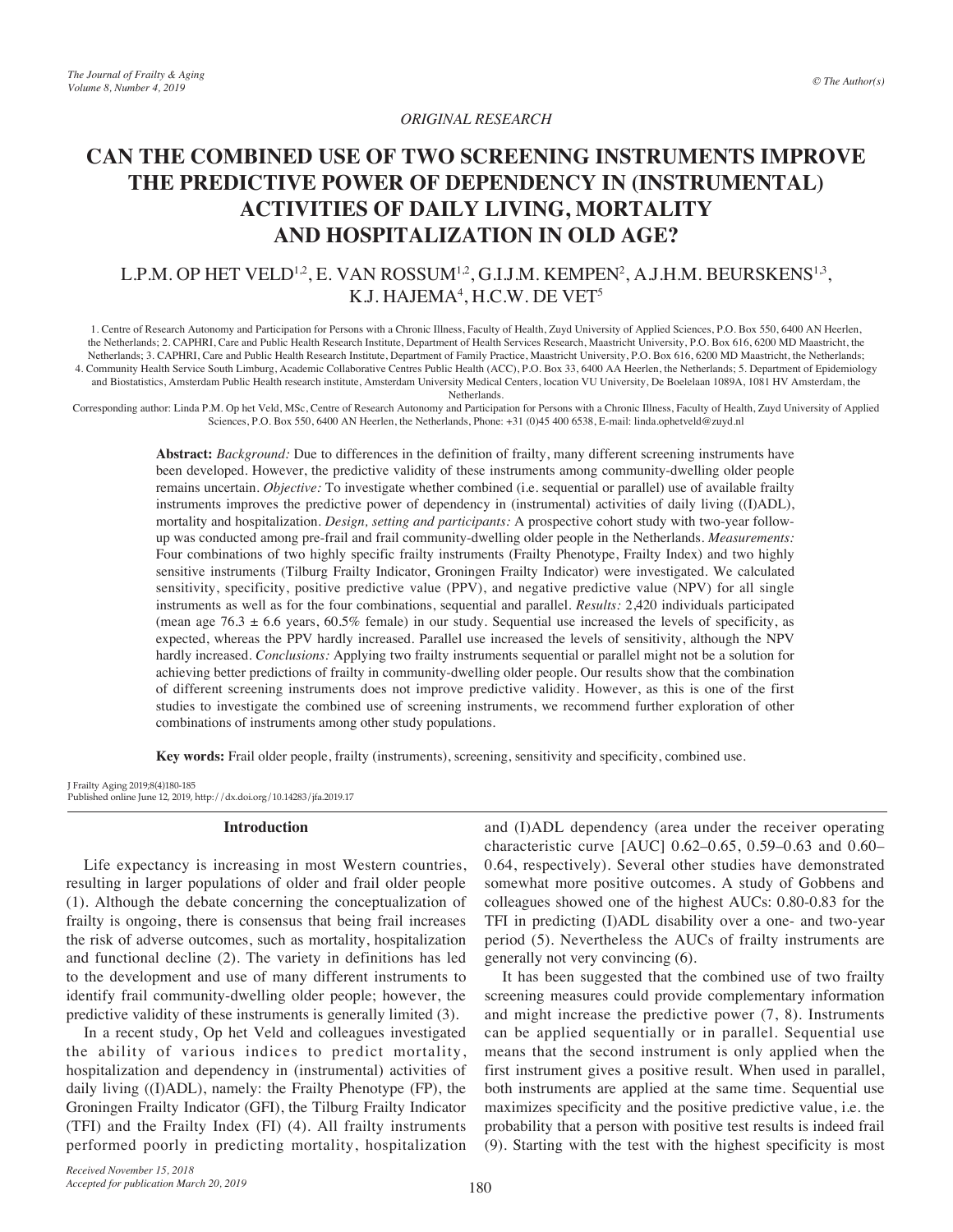# *THE JOURNAL OF FRAILTY & AGING*

efficient, as it requires fewer persons to undergo both screening measures. In contrast, parallel use maximizes sensitivity and the negative predictive value. By applying the two instruments at the same time, frailty will be less likely to be missed and the results are more rapidly available.

The aim of our study was to investigate whether the combined use of available frailty screening instruments, sequential and parallel, would result in a better prediction of frailty in terms of (I)ADL dependency, mortality and hospitalization compared to the use of a single frailty instrument.

#### **Methods**

We conducted a prospective cohort study with a two-year follow-up. The study was approved by the medical ethical committee of Zuyderland and Zuyd University of Applied Sciences in the Netherlands (METC Z, 12-N-129).

# *Participants*

A detailed description of the selection of participants is provided elsewhere (10). Briefly, 56,000 people aged 55 years and over, living in the province of Limburg, a southern region of the Netherlands, received first an extensive general health questionnaire sent out by the Dutch Community Health Services. The respondents, who were at least 65 years old and pre-frail or frail, according to Fried's frailty criteria, were then asked to participate in our study. In total, 2,420 persons gave informed consent and participated in the baseline of the present study. Gender, age, living situation and educational level were assessed at baseline.

# *Frailty instruments*

For the combined use of the two frailty instruments, combinations of four different frailty screening instruments were tested. Instruments with high specificity values (Frailty Phenotype [FP], Frailty Index [FI]), as presented in previous research (4), were combined with instruments with high levels of sensitivity (Tilburg Frailty Indicator [TFI], Groningen Frailty Indicator [GFI]), resulting in four combinations that were investigated: FP-TFI, FP-GFI, FI-TFI and FI-GFI.

The FP, as described by Fried and colleagues, includes five criteria (weight loss, exhaustion, physical activity, walk time and handgrip strength) for the identification of physical frailty among older people (11). Questions about weight loss and exhaustion were asked as proposed by Fried and colleagues. The Short Questionnaire to Assess Health-enhancing physical activity (SQUASH) was used to determine the physical activity criterion (12). Walk time and handgrip strength were measured with the self-report questions 'Can you reach the other side of the road when the light turns green at a zebra crossing?' and 'Do you experience difficulties in daily life because of low grip strength?' respectively, rather than using a performance based measure. A detailed description of the self-report measures for these criteria can be found elsewhere (13). Theoretical scores range from 0 to 5 and classify individuals into non-frail (score 0), pre-frail (score 1–2) or frail (score 3–5). As mentioned previously, only pre-frail and frail persons were included in the baseline assessment of the present study.

The FI, developed by Rockwood and Mitnitski, is characterized by a non-fixed set of so-called 'deficits' (14). We created an FI using the guidelines provided by Searle and colleagues (15). First, we chose all available items from the questionnaire sent by the Dutch Community Health Services, that were presumably related to frailty. We selected 61 potential items that covered several topics, such as (chronic) diseases, loneliness, physical limitations and psychological distress. All items were then dichotomized into the presence '1' or absence '0' of the item. Next, items with a prevalence of less than five percent were excluded, as proposed by Drubbel and colleagues (16). Finally, we ended up with an FI that consisted of 53 items. The final score of the FI can be calculated by dividing the number of deficits present by the total number of deficits that are measured. Theoretical scores range from 0 to 1, with higher scores indicating a higher level of frailty. A cut-off value of 0.25 was used to distinguish between frail and non-frail individuals (17).

The TFI was developed by Gobbens and colleagues (18). This 15-item questionnaire comprises items in the physical (8 items), psychological (4 items) and social (3 items) domains. Theoretical scores range from 0 to 15, with higher scores indicating a higher level of frailty. A person is considered frail with a score of  $\geq 5$  (18).

The GFI was developed by Steverink and colleagues (19). This 15-item questionnaire comprises items in the physical (9 items), cognitive (1 item), social (3 items) and psychological (2 items) domains. Theoretical scores range from 0 to 15, with higher scores indicating a higher level of frailty. Persons with a score  $\geq 4$  are considered frail (20).

#### *Outcome measures*

The outcome measure (I)ADL dependency was defined as an increase in having to depend on someone else when performing (instrumental) activities of daily living, which was determined by the Groningen Activity Restriction Scale (GARS) (21) at baseline and after two years. The GARS is composed of 18 questions about the degree to which someone is able to perform ADL and IADL activities independently. The four response options for each activity are: 1. 'Yes, I can do it fully independently without any difficulty', 2. 'Yes, I can do it fully independently but with some difficulty', 3. 'Yes, I can do it fully independently but with great difficulty', 4. 'No, I cannot do it fully independently, I can only do it with someone's help'. For each question, the results were dichotomized into being independent (options 1–3) or dependent (option 4), as described in the GARS manual (22). Changes over time per item were then analysed. An increase in dependency was defined as more changes from independent to dependent than vice versa over the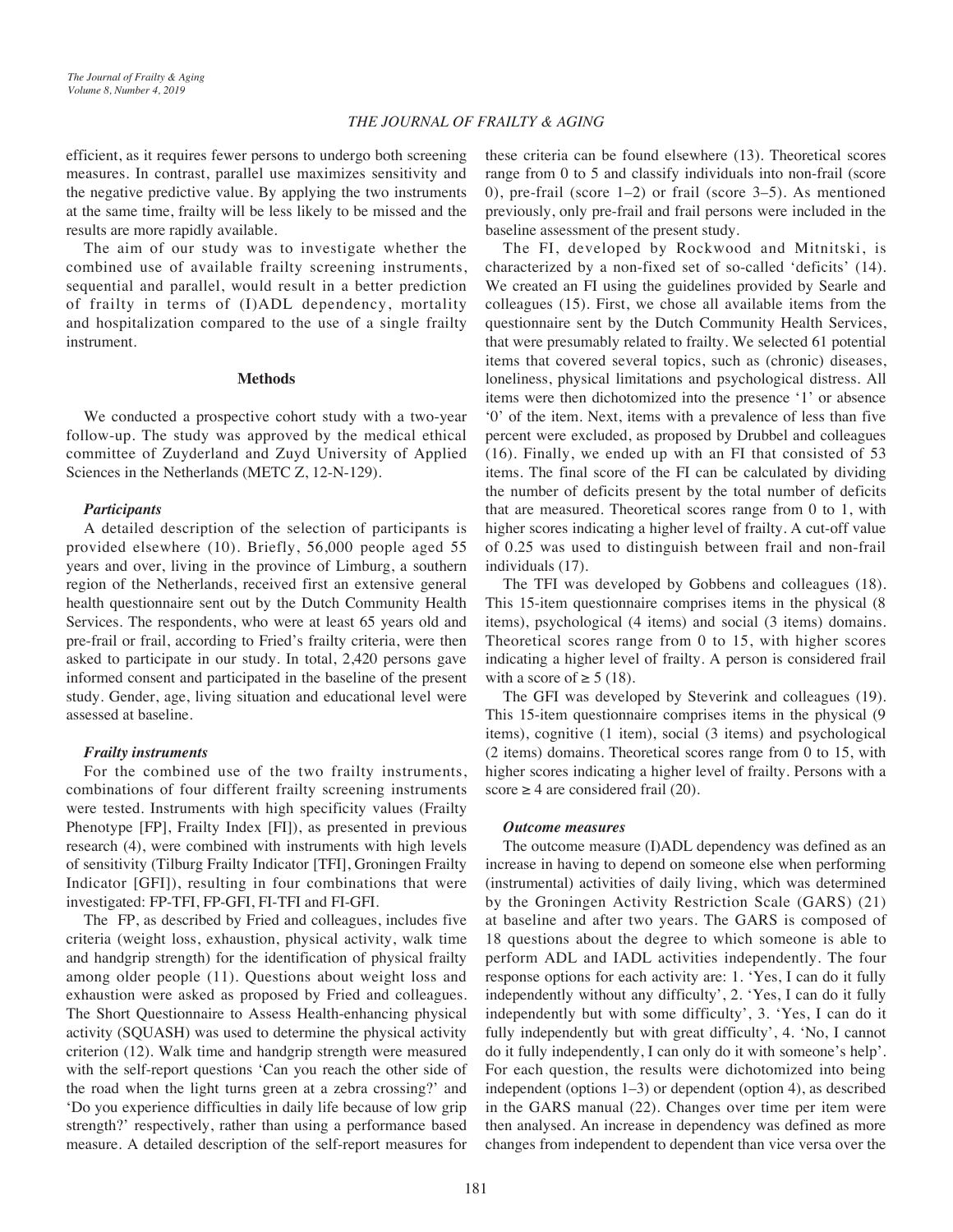two-year observation period.

Data on mortality (deceased yes/no) at two-year followup were provided by Statistics Netherlands. The outcome hospitalization was dichotomized into 'Yes' when someone was admitted at least once to a hospital during the study period, or 'No' when no hospital admission had taken place.

## *Statistical analysis*

Missing values were handled as proposed in prior research. Case mean substitution was applied when missing items were less than 25% for the TFI and GFI (23) and 50% for the GARS (21). On the FP, one missing value was allowed when a person had a valid score of 0–2 and two missing values were allowed if the total score was  $\geq 3$  (13). For the FI, the non-missing population mean of an item was imputed for each missing item (24).

Descriptive statistics were computed to provide information on the characteristics of the study population. Cut-off values for frailty were used as proposed by the developers of the instruments. Analyses regarding the sequential use of instruments were conducted as follows: first, participants were selected who were frail according to a specific frailty instrument; second, of these frail participants, only those who were also frail based on a sensitive frailty instrument were finally classified as frail. All others were considered nonfrail. For analyses regarding the parallel use of instruments, participants were considered frail when at least one of the two instruments classified them as frail. Participants were only considered non-frail when they were non-frail according to both frailty instruments. Sensitivity, specificity, positive and negative predictive values were then calculated for each single instrument and for the combined instruments (both sequential and parallel), for all three outcome measures.

All analyses were performed using SPSS 22 (IBM SPSS Statistics for Windows, IBM Corp., Armonk, NY).

# **Results**

In total, 2,420 persons participated in the study. Their mean age was  $76.3 \pm 6.6$  years and  $60.5\%$  were females. Additional baseline characteristics are presented in Table 1. At the twoyear follow-up, data on changes in (I)ADL dependency were available for 1,872 individuals of whom 35.7% experienced an increase in dependency. Hospitalization was reported by 836 participants (46.4% of 1,803 valid cases) and 182 participants (7.5% of 2,420 valid cases) died during the study period. Missing data for the outcomes (I)ADL dependency and hospitalization were partly due to mortality ( $n = 182$ ) and admission to a long-term care facility ( $n = 53$ ). The remaining participants were lost to follow-up for other (unknown) reasons ( $n = 313$  for (I)ADL dependency and  $n = 382$  for hospitalization).

The sequential use of two frailty instruments is presented in Figure 1. Graph A displays the distribution of all participants  $(n = 1,872)$  who did and did not experience an increase in (I) ADL dependency on the FI, the specific instrument. Only those classified as frail ( $n = 480$ ) are included in graph B, which shows the distribution of persons who did and did not experience an increase in (I)ADL dependency on the TFI, the sensitive instrument. Similar results were found for the other sequential combinations of frailty instruments.

**Table 1** Baseline characteristics of the study population

|                                   |               | <b>Value</b>    |
|-----------------------------------|---------------|-----------------|
| n                                 |               | 2420            |
| Age                               | mean $\pm$ SD | $76.3 \pm 6.6$  |
| Female                            | $n(\%)$       | 1463 (60.5)     |
| Living situation                  |               |                 |
| Living alone                      | $n(\%)$       | 906 (39.2)      |
| Not living alone                  | $n(\%)$       | 1404 (60.8)     |
| Educational level*                |               |                 |
| Low                               | $n (\%)$      | 1579 (68.9)     |
| High                              | $n(\%)$       | 714 (31.1)      |
| <b>FP</b>                         |               |                 |
| Score                             | $mean \pm SD$ | $1.8 \pm 1.0$   |
| Frail                             | $\%$          | 22.2            |
| FI                                |               |                 |
| Score                             | $mean \pm SD$ | $0.20 \pm 0.12$ |
| Frail                             | $\%$          | 30.2            |
| <b>TFI</b>                        |               |                 |
| Score                             | mean $\pm$ SD | $6.0 \pm 3.3$   |
| Frail                             | $\%$          | 64.8            |
| GFI                               |               |                 |
| Score                             | mean $\pm$ SD | $4.6 \pm 3.0$   |
| Frail                             | $\%$          | 59.3            |
| Dependent on at least 1 GARS item | $n(\%)$       | 1472 (61)       |

FP: Frailty Phenotype; FI: Frailty Index; TFI: Tilburg Frailty Indicator; GFI: Groningen Frailty Indicator; GARS: Groningen Activity Restriction Scale; SD: Standard deviation; \* Low educational level = no education, completion of primary school or pre-vocational secondary education; high educational level = higher than primary school or prevocational secondary education

Sensitivity, specificity, positive predictive value (PPV) and negative predictive value (NPV) for the single and the combined instruments for (I)ADL dependency are presented in Table 2. For the single instruments, the FP and FI showed higher values of specificity, whereas the TFI and GFI had higher values of sensitivity. As expected, the sequential use of two frailty instruments resulted in lower levels of sensitivity and NPV, together with higher levels of specificity and PPV. However, the degree of change for the PPV and NPV was slight. The parallel use of the two frailty instruments, in general,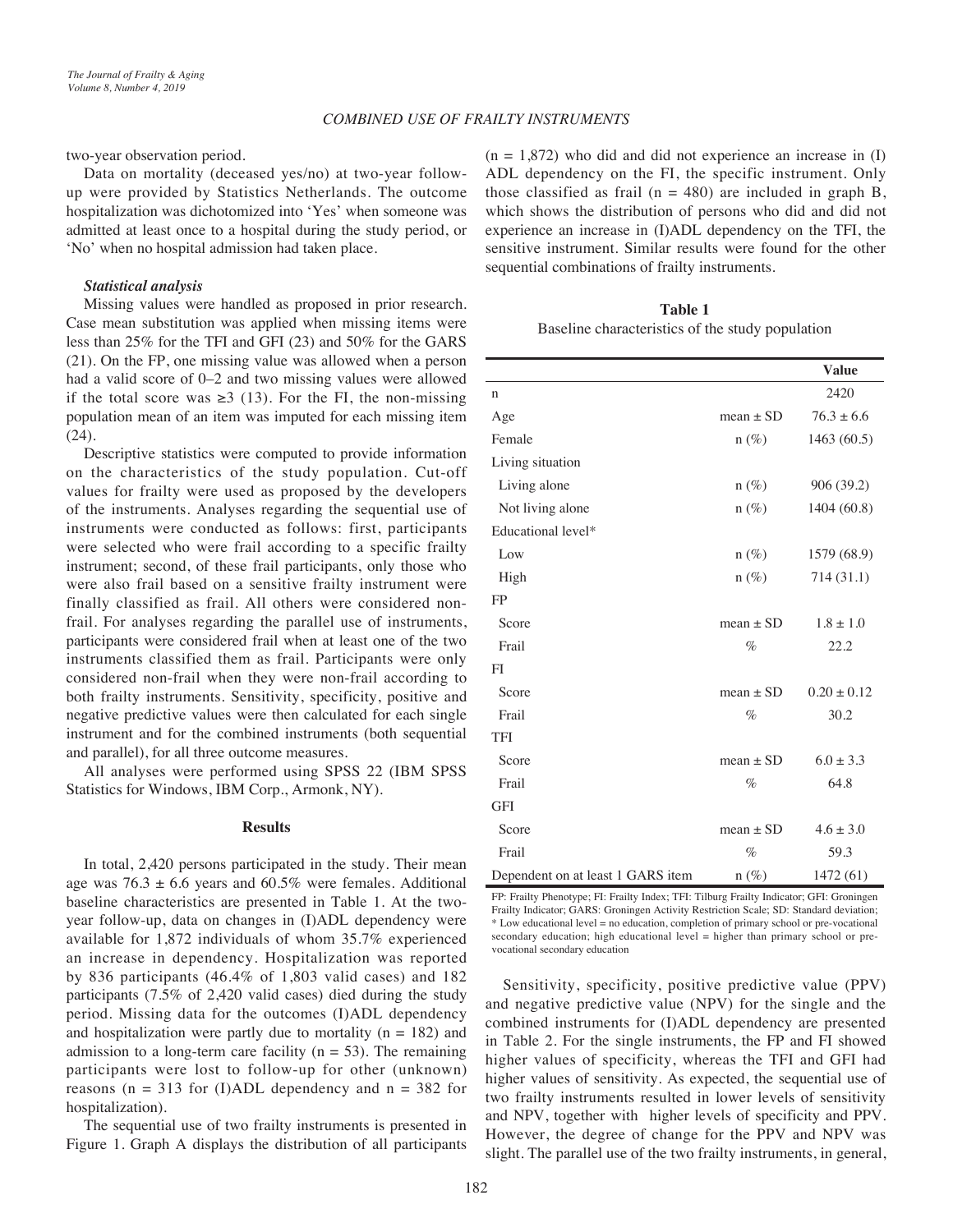# *THE JOURNAL OF FRAILTY & AGING*

# **Table 2**

The number of frail persons at baseline and sensitivity, specificity, positive predictive value (PPV) and negative predictive value (NPV) of the four single frailty instruments and the combined frailty instruments (sequential and parallel) for the outcome (I) ADL dependency at two-year follow-up

|                          | Frail according to                  | Sensitivity (%) | Specificity (%) | PPV $(\%)$ | $NPV$ (%) |
|--------------------------|-------------------------------------|-----------------|-----------------|------------|-----------|
|                          | <b>instruments</b><br>(n, baseline) |                 |                 |            |           |
| Single instrument        |                                     |                 |                 |            |           |
| FP                       | 537                                 | 24.7            | 86.2            | 49.8       | 67.4      |
| FI                       | 730                                 | 34.3            | 79.2            | 47.7       | 68.5      |
| TFI                      | 1536                                | 72.7            | 45.7            | 42.6       | 75.2      |
| GFI                      | 1424                                | 66.0            | 51.1            | 42.8       | 73.1      |
| Sequential               |                                     |                 |                 |            |           |
| FP & TFI                 | 485                                 | 23.1            | 87.9            | 51.3       | 67.4      |
| FP & GFI                 | 464                                 | 21.6            | 88.5            | 51.1       | 67.0      |
| FI & TFI                 | 663                                 | 31.8            | 81.1            | 48.2       | 68.3      |
| ${\rm FI}$ & ${\rm GFI}$ | 651                                 | 30.6            | 81.4            | 47.8       | 67.9      |
| Parallel                 |                                     |                 |                 |            |           |
| FP &TFI                  | 1567                                | 73.8            | 44.4            | 42.3       | 75.4      |
| FP & GFI                 | 1490                                | 69.0            | 49.0            | 42.8       | 74.1      |
| FI & TFI                 | 1580                                | 74.7            | 44.1            | 42.5       | 75.9      |
| FI & GFI                 | 1495                                | 69.6            | 49.0            | 43.0       | 74.5      |

FP: Frailty Phenotype; FI: Frailty Index; TFI: Tilburg Frailty Indicator; GFI: Groningen Frailty Indicator

resulted in high levels of sensitivity and NPV, together with lower levels of specificity and PPV. The PPV and NPV again changed only slightly, as in the other combination. Comparable results were found for the outcomes hospitalization and mortality (see online Supplement 1).

#### **Discussion**

The aim of our study was to investigate whether the combined use of frailty instruments, either sequential or parallel, would result in a better prediction of (I)ADL dependency, mortality and hospitalization, compared to the use of a single frailty instrument. In our study, we were unable to demonstrate a clear beneficial effect of using either combination of frailty instruments. As expected, specificity levels increased when applying the instruments sequentially; however, the PPV hardly increased. The parallel use of two instruments increased sensitivity; however, the NPV hardly increased.

To the best of our knowledge, this is the first study to investigate the possible value of the combined application of two frequently used frailty screening instruments. In some other studies, a frailty instrument has been combined with another measurement. For instance, Kenig and colleagues examined frailty (defined by deficits in two or more domains of the comprehensive geriatric assessment) and the Surgical

Apgar Score (25). Compared to the individual instruments, the combination did not increase the PPV for 30-day morbidity and only slightly increased the NPV for 30-day mortality among older patients undergoing abdominal cancer surgery. Also, frailty screening can be followed by a more thorough assessment. For example, the 'Prevention of Care' programme comprises screening with the GFI (26). When someone scores 5 or higher, a multidimensional assessment is conducted by a practice nurse at the patient's home to gain insight into problems in performing daily activities and risk factors for disability. However, the screening instruments used in such approaches often include many false-positive cases, which render them inefficient, and the second steps are often very time consuming. In these cases, the sequential use of two screening instruments might be relevant.

A major strength of this study is the simultaneous assessment of four available frailty instruments in a large cohort of community-dwelling older people, which is the best strategy for comparing the performance of instruments. In particular, PPV and NPV, which are affected by the prevalence of the outcomes, are difficult to compare when the results are obtained from different studies. By applying instruments sequentially, a higher PPV can be achieved (9). At the same time, it also causes more false-negative cases, indicating that frail persons are missed in screening. One might utilize this strategy, for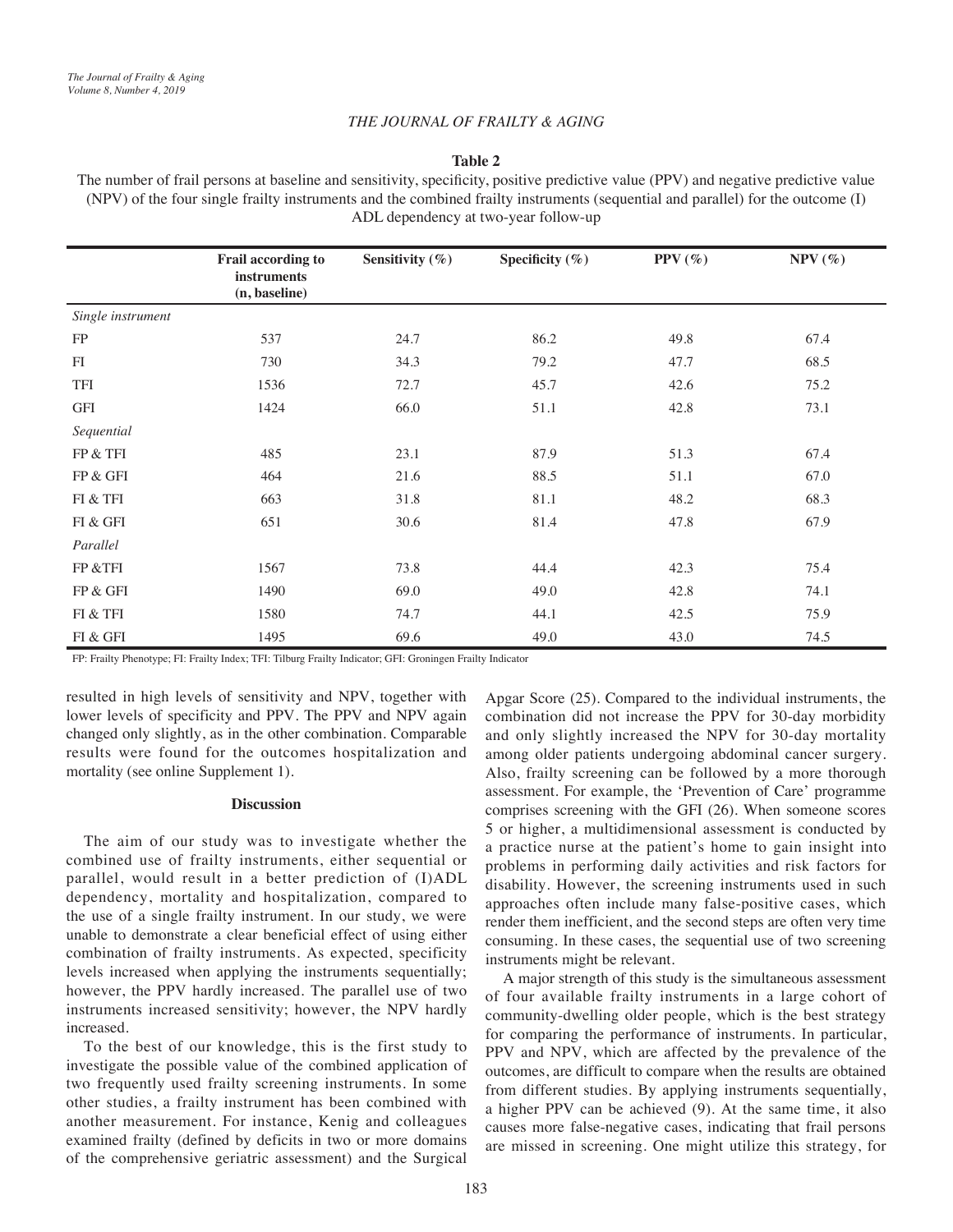# *COMBINED USE OF FRAILTY INSTRUMENTS*

example, when costly or time-consuming clinical management follows in terms of advanced diagnostics or expensive treatment. On the other hand, while parallel testing increases the NPV, it causes more false-positive cases. This method would be best applied if one desired to include as many frail persons as possible, for research purposes or in daily practice. However, follow-up and interventions would then often be applied to those not needing extensive monitoring.

# **Figure 1**

Sequential use of the Frailty Index (FI) and the Tilburg Frailty Indicator (TFI) for the outcome increase in dependency in (instrumental) activities of daily living ((I)ADL). A) Distribution of all participants who did and did not experience an increase in (I)ADL dependency on the FI. B) Distribution of individuals, who were frail on the FI, who did or did not experience an increase in (I)ADL dependency on the TFI. Cutoff values are presented as dotted lines



Our study population consisted of pre-frail and frail patients and did not include non-frail persons. In daily practice, frailty instruments are most often applied by healthcare professionals in persons who are at risk of becoming frail. The inclusion of pre-frail and frail persons makes our population more reflective of the persons for whom frailty measures are useful rather than persons sampled from the general population. Nevertheless, for the selection of the cohort the FP was used, which focusses on the physical aspects of frailty. Persons that were frail in other domains (e.g. psychological or social) might therefore have been excluded, which may have influenced the results.

All frailty instruments were assessed as proposed by the developers, except for the FP, for which we used self-report questions instead of performance-based measures, potentially having a slight influence on the results (27). In our study, the FP and FI were handled as specific instruments and the TFI and GFI as sensitive instruments (4). Some studies, however, show other values of sensitivity and/or specificity (5, 28). The combined use of instruments should therefore be studied further with different instruments (with high levels of sensitivity and/ or specificity), in other study populations and/or with different (handling of) outcome measures. One of the instruments that might be interesting to investigate is the Vulnerable Elders Survey (VES)-13 (29). In a recent study of Bongue and colleagues this instrument demonstrated very high levels of sensitivity for various outcome measures (30). Moreover, this instrument has often been cited over the past years and is thus of interest to many researchers (31). Regarding the investigation of another study population, the oldest old (80+ years) could be considered. Frailty is more present among people in this age group and older people are more at risk for adverse health outcomes compared to younger ones. An example of a different handling of an outcome measure is the number of hospital admissions. From the participants who reported to be admitted to a hospital in our study, 355 (42%) were admitted once, 196 (23%) twice, and 227 (27%) three times or more (missing values:  $n = 58$  (7%)). Clearly there is a large variation in the number of admissions. Hospital admissions can be caused by factors unrelated to frailty. It is unknown if multiple admissions are more often related to frailty compared to one admission and if combined use of frailty instruments can predict multiple admissions.

Based on our results, we conclude that the combined application of two frailty instruments might not be a solution to achieve a better identification of frailty in community-dwelling older people. However, as this is one of the first studies to investigate the combined use of screening instruments, we recommend further exploration of other combinations of instruments in various study populations.

*Acknowledgements:* We thank all participants for completing the questionnaires. The Community Health Services in Limburg are acknowledged for providing baseline data and the possibility of creating the cohort. We thank the center for data and information management of Maastricht University, MEMIC for data